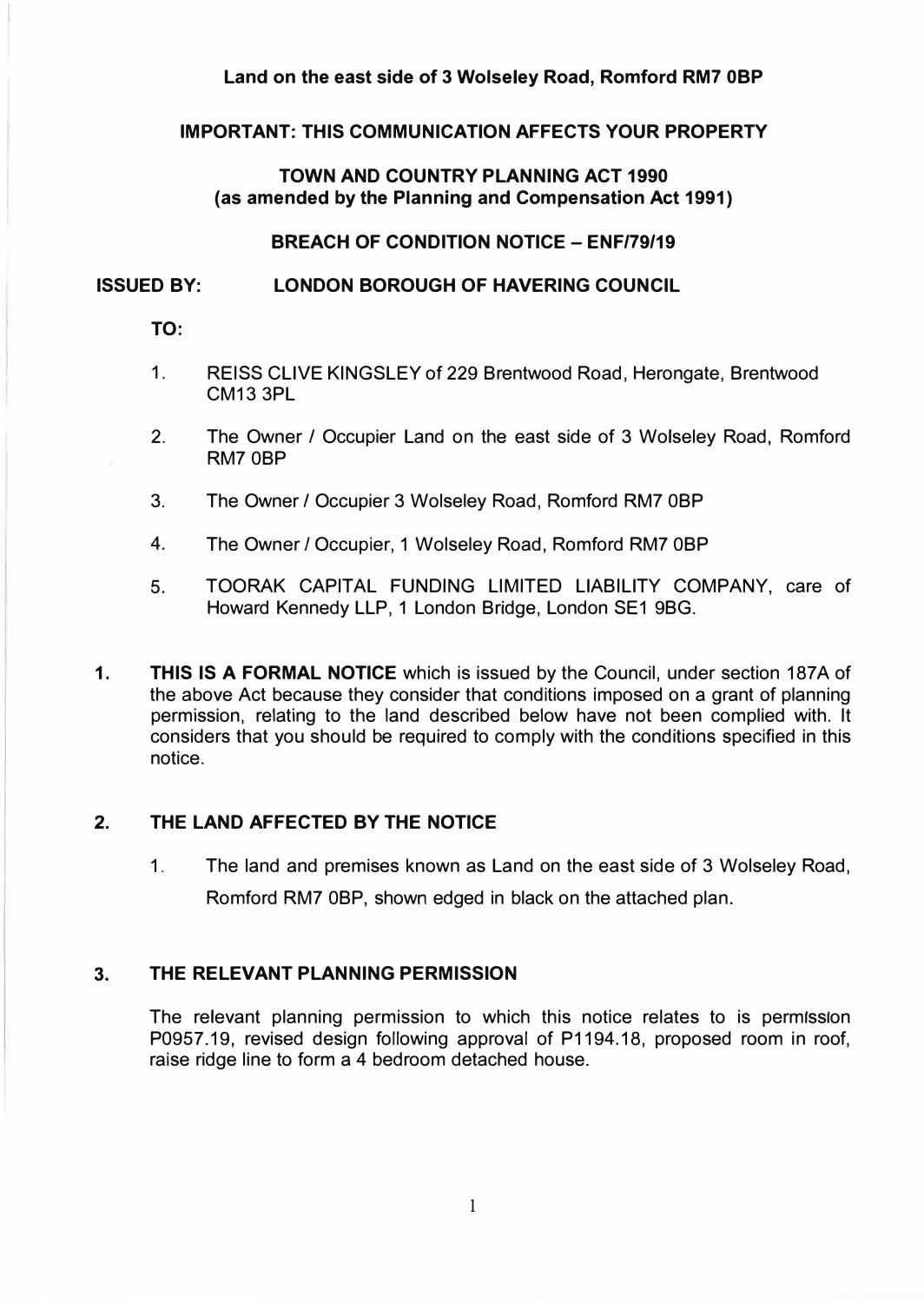# **4. THE BREACH OF CONDITIONS**

The following conditions have not been complied with:

Non-compliance with Condition 3 (Gas Protection measures), Condition 8 (Obscure glazing) and Condition 9 (Obscure and fixed glazing) of planning permission ref: P0957.19 granted on 25<sup>th</sup> November 2019

# **Condition 3 (Gas protection measures):**

The dwelling hereby permitted shall be demolished to ground level and all materials resulting from the demolition shall be removed within 6 months of the date of failure to meet any one of the requirements set out in (i) to (iv) below:

- i. within 2 months of the date of this decision, details shall be submitted for the written approval of the Local Planning Authority setting out suitable gas protection measures that have been employed on site including, but not necessarily limited to, the installation of a suitable gas resistant membrane. The gas protection measures shall be carried out in strict accordance with the agreed details. Upon completion of installation, a 'Verification Report' must be submitted demonstrating that the works have been carried out.
- ii. if within 11 months of the date of this decision the local planning authority refuse to approve the scheme or fail to give a decision within the prescribed period, an appeal shall have been made to, and accepted as validly made by, the Secretary of State.
- iii. if an appeal is made in pursuance of (ii) above, that appeal shall have been finally determined and the submitted scheme shall have been approved by the Secretary of State.

*Reason: Insufficient information has been submitted to ensure that the occupants of the development and property are not subject to any risks from soil gas and/or vapour in accordance with LDF Core Strategy and Development Control Policies DPD Policy DC53.* 

## **Condition 8 (Obscure glazing):**

*The proposed first floor landing window on the western flank of the dwelling and the*  first floor en-suite window on the rear elevation of the dwelling as shown on Drawing *No. 01/03/19/B shall be permanently glazed with obscure glass not less than level 4 on the standard scale of obscurity and shall thereafter be maintained.* 

*Reason: In the interests of privacy, and in order that the development accords with the Development Control Policies Development Plan Document Policy DC61.* 5.

## **Condition 9 (Obscure and fixed glazing):**

*The proposed first floor bathroom window on the eastern flank of the dwelling as shown on Drawing No. 01/03/19/B shall be permanently glazed with obscure glass*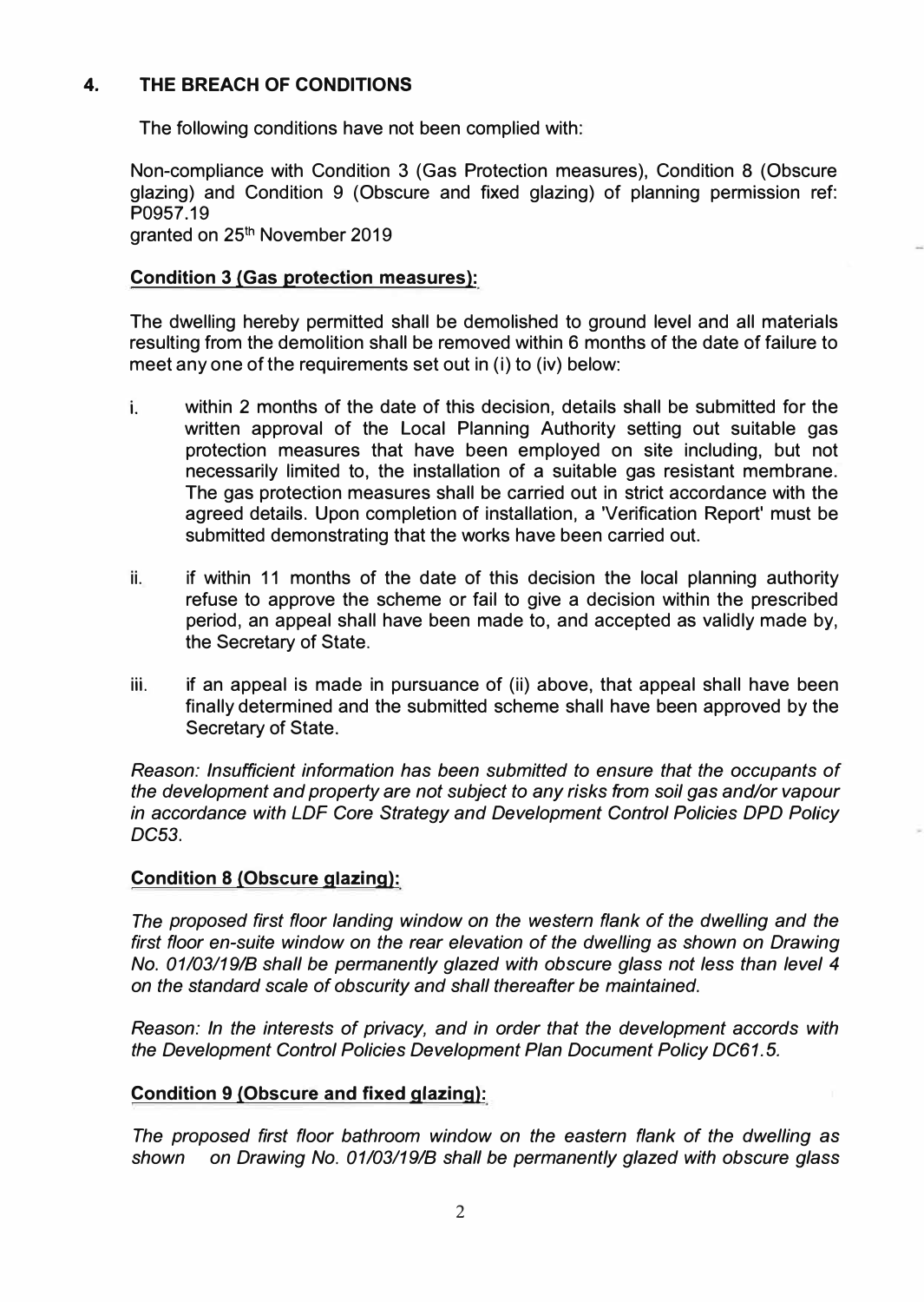*not* less *than level 4 on the standard scale of obscurity and shall thereafter be maintained and permanently fixed shut.* 

*Reason: In the interests of privacy, and in order that the development accords with the Development Control Policies Development Plan Document Policy DC61* 

## **5. WHAT YOU ARE REQUIRED TO DO**

As the person responsible for the breaches of conditions specified in paragraph 4 of this notice, you are required to secure compliance with the stated conditions by taking the following steps:

## **Within 35 days from the date of service of this notice:**

1. Remove and replace the windows on the eastern flank of the dwelling to windows which are permanently fixed shut and glazed with obscure glass not less than level 4 on the standard scale of obscurity.

And

2. Submit to the London Borough of Havering a valid application, plans and fee to discharge conditions 3 **(Gas protection measures)** of P0957.19.

## **6. WHEN THIS NOTICE TAKES EFFECT**

This notice takes effect immediately it is served on you in person or on the day you receive it by postal delivery.

Dated: 8<sup>th</sup> January 2021

Parid Colink

**David Colwill** 

**Position:** Planning Enforcement Team Leader

#### **Authorised Officer**

On behalf of: The Mayor and Burgesses of the London Borough of Havering, Mercury House, Mercury Gardens, Romford RM1 3SL

#### **WARNING**

# **THERE IS NO RIGHT OF APPEAL AGAINST THIS NOTICE**

It is an offence to contravene the requirements stated in paragraph 5 of this notice after the end of the compliance period. You will then be at risk of immediate prosecution in the Magistrates Court for which the maximum penalty is £2,500 for a first offence and for any subsequent offence.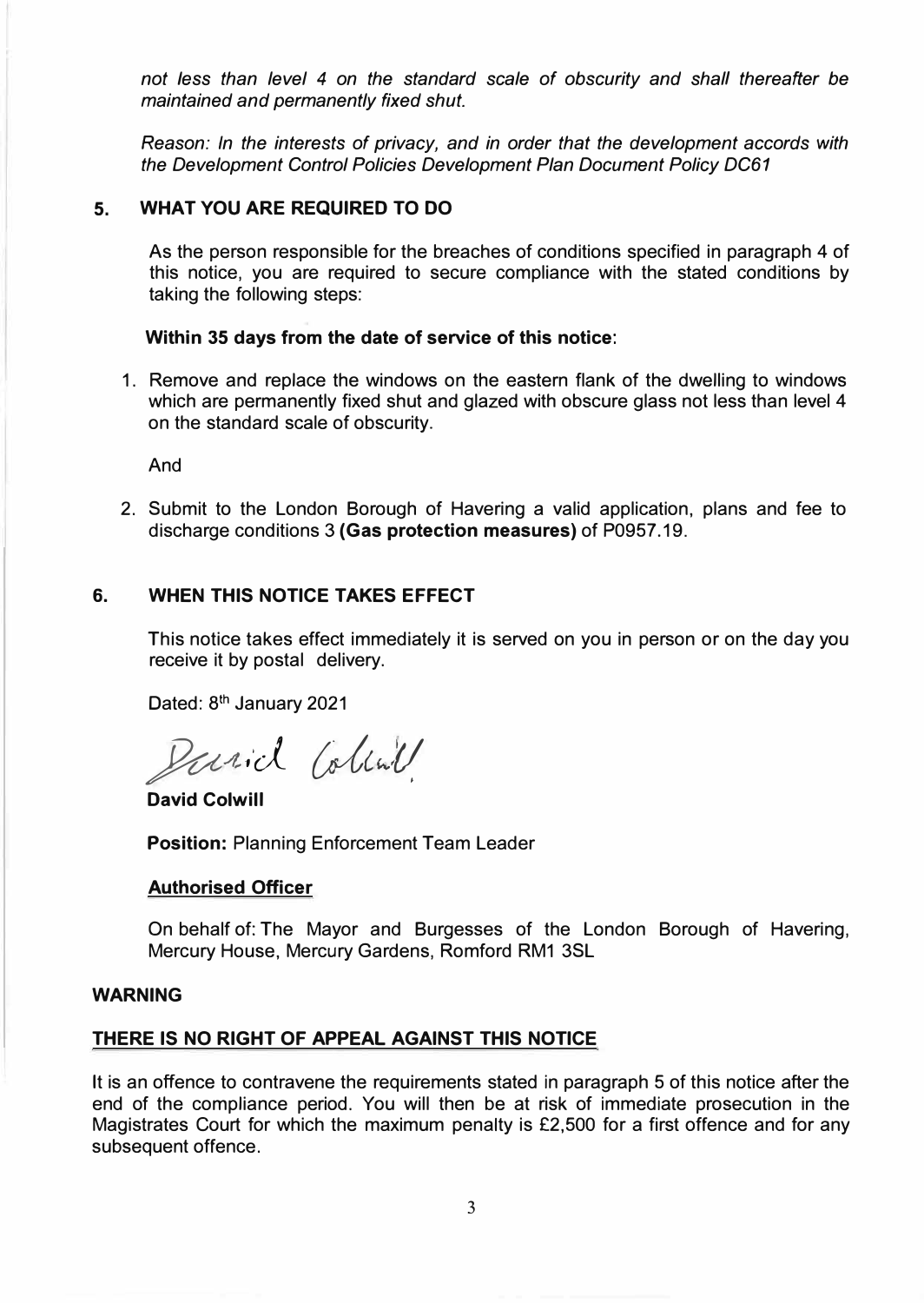If you are in any doubt about what this notice requires you to do, you should get in touch immediately with Patricia Adesina Senior Planning Enforcement Officer, on patricia.adesina@havering.gov.uk or 01708 433959.

If you need independent advice about this notice, you are advised to contact urgently a lawyer, planning consultant or other professional adviser specialising in planning matters. If you wish to contest the validity of the notice, you may only do so by an application to the High Court for judicial review. A lawyer will advise you on what this procedure involves.